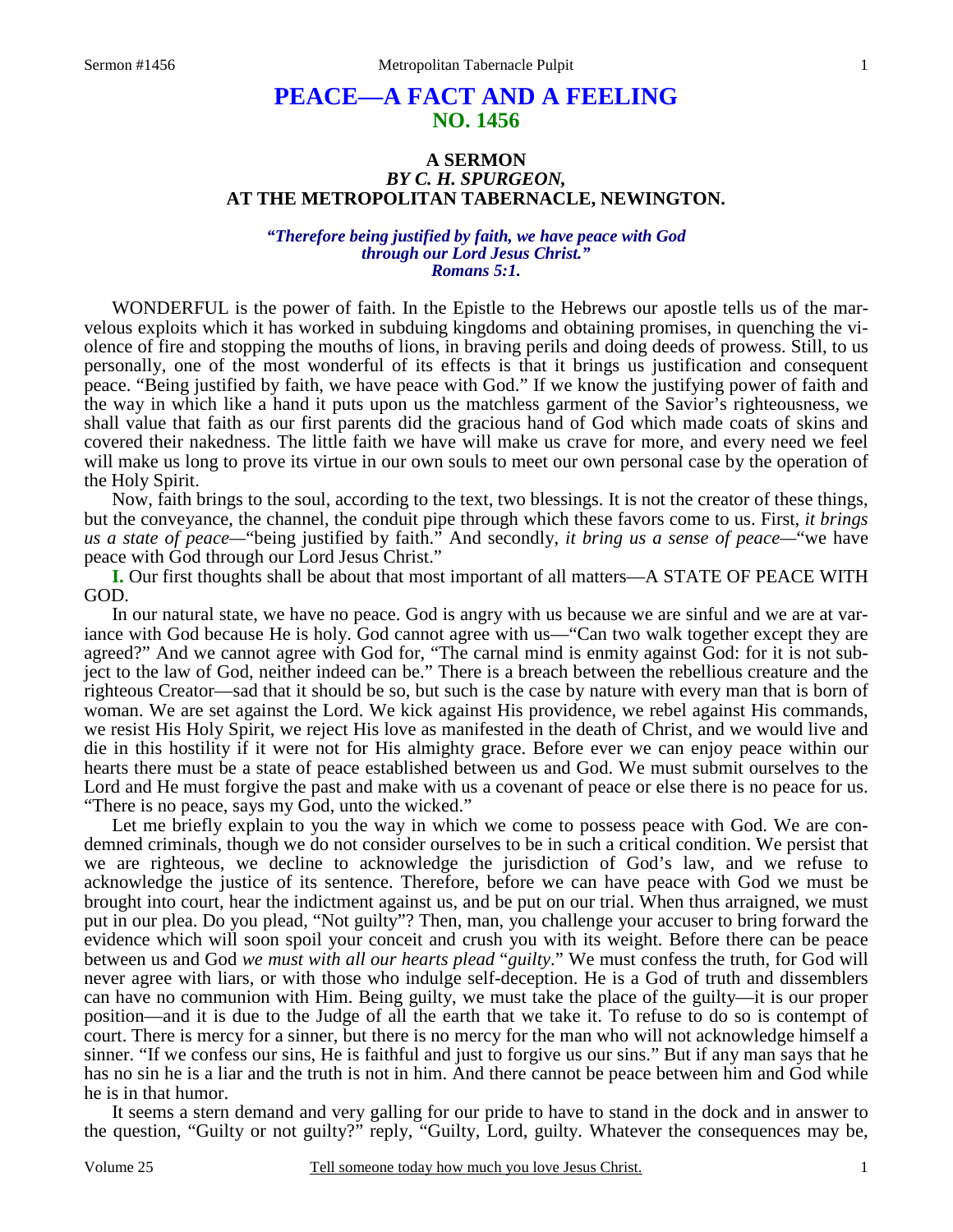guilty." But to some of us it no longer seems to be difficult because we could not now plead otherwise. We are so conscious of our guilt that we cannot escape from a sense of it. "If I wash myself with snow water and make my hands ever so clean, yet shall You plunge me in the ditch and my own clothes shall abhor me." We cannot look upon a single day without being convicted of sin and in reviewing our past lives from our childhood; we are over and over constrained to blush at the memory of our waywardness and our willfulness, our perverseness and our provocation. The faults and the follies that have tracked our course haunt us till our very looks would tell the truth though our tongues were silent. To plead guilty has now become a positive, though a painful, relief to us. It is the ending of a vain show which we found it hard to keep up. It is coming to the bottom of the matter and knowing the worst of our case. Dear hearer, before you can have peace with heaven you must take up your true position and plead guilty. I pray the Holy Spirit to lead you to do so. It is His work to convict us of sin and if He shall exercise His divine office upon any of us, we shall no longer profess like the Pharisee that we are not as other men, but like the publican we shall heartily pray, "God be merciful to me a sinner."

 Supposing that with confusion of face, contrition of heart, and awakened conscience we admit and acknowledge our inexcusable guilt, *the next thing requisite to our peace is that we should admit the justice of the divine sentence* and reverence instead of reviling the Judge of all the earth, against whom we have so grossly revolted. There are men who will say, "Yes, I am guilty and sinful, but still the penalty is out of proportion to my criminality. I cannot believe that God will deal so severely with the offenses of His creatures." Now, however rational such reflections may sound, they certainly are not acceptable with God. Of this thing, my friend, I guarantee you—if the Holy Spirit has ever shown you sin in its natural hideousness and deformity—you will think nothing too bad for it. You will cry from the depths of your soul, "Let it be condemned, let it be punished." I would not, if I could, lift a finger to prevent God from punishing sin. Whatever a man sows, that must he reap—the result of sin must follow its commission. The foundations of society would be undermined and there would be no living in the world if there were no laws or if laws might be violated with impunity. There would indeed be no proof that there was a great Judge of all the earth if He did not do right. And if He does right, He must punish sin, for it ought to be punished. Were I the judge of the quick and the dead, the first thing that I would do would be to condemn myself, for I deserve condemnation and punishment, Neither would it yield my heart the least comfort to be told that God could wink at sin. I want not such a God, neither could I endure to think that the law of righteousness was thus relaxed. My conscience would not be relieved of a sense of obligations I could not deny, nor of impurities I could not cleanse, nor of wrongs I could not rectify by a suspicion that the Majesty of heaven had threatened a damnation which did not exist. I pray the Spirit of God to bring you, my hearer, not only to be convinced of sin, but of righteousness and of judgment to come. God is righteous in fixing a day in which He will judge the world by the man, Christ Jesus, according to our gospel.

 This appears to be a painful process, to be bound to confess your guilt and then to bare your neck to the sword of vengeance and say, "You will be justified when You judge and will be clear when You condemn, for against You, You only, have I sinned and done this evil in Your sight." Yet, there cannot be any peace with God till we come to it—because there can be no peace with the God of truth where there is any prevarication. Lasting peace must be founded upon everlasting truth. The fact is, we are guilty and we deserve the punishment which God apportions to guilt—and we must agree with that truth, grim as it looks, or else we cannot be friends with God.

 The next essential to our receiving justification is this—the prisoner is guilty, sentence is pronounced, and he admits the righteousness of it—he is asked if he has anything to say why the sentence should not be executed and he stands speechless. And now comes in the abounding *mercy of God, who, in order to our peace, finds a substitute to bear our penalty and reveals to us this gracious fact.* He puts His Son into the sinner's place. Voluntarily does the divine Savior take upon Himself our nature and come under the law—and by a sovereign act, Jehovah lays upon Him the iniquity of us all. That sin having been laid on Christ, He has borne it and carried it away. In His own body He bore it on the tree. The transgressions of His people were made to meet upon His devoted person—those five wounds tell what He suffered, that marred countenance bears the tokens of His inward grief, and that cry, "My God, My God, why have You forsaken Me?" indicates to us, as far as we are able to understand it, what He endured when He stood in the sinner's stead, the sin-bearer and the sacrifice.

 When the Lord enables the soul to perceive that Christ stood in its stead, then the work of appropriating the justification is going on. Christ died, "the just for the unjust, that He might bring us to God,"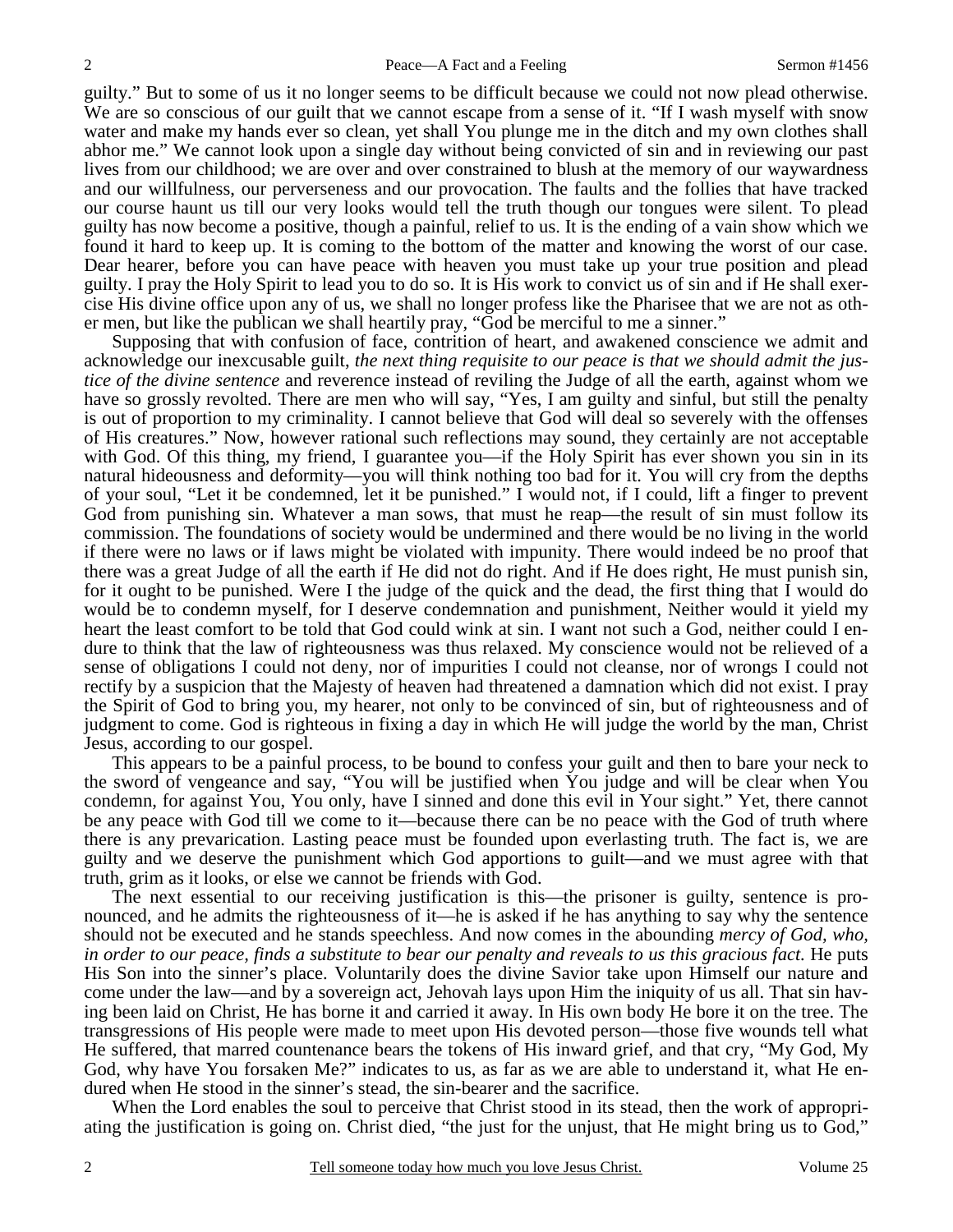for He, "made Him to be sin for us who knew no sin; that we might be made the righteousness of God in Him." He was, "made a curse for us: as it is written, Cursed is everyone that hangs on a tree." Christ has once suffered for sin and this is the foundation of our peace.

 The point wherein faith comes into contact with pardon is when faith believes that the Son of God did come and stand in the sinner's stead and when faith accepts that substitution as a glorious gift of grace and rests in it, and says, "Now I see how God is just and smites Christ in my stead. Seeing He condemned me before I had personally sinned, because of Adam's sin, I see how He can absolve me, though I have no righteousness, because of Christ's righteousness. In another did I fall and in another do I rise. By one Adam I was destroyed, by another Adam am I restored. I see it. I leap for joy as I see it and I accept it as from the Lord."

 This is not quite all, for now here stands the guilty one who has acknowledged the sentence and he has seen the sentence executed upon another. What then? *He takes his place as no longer liable to that sentence*. The penalty cannot be exacted twice. It was neither in accord with human or divine righteousness that two individuals should be punished for the same offense unless both were guilty. When God devised the plan of substitution, the full penalty demanded of the guiltless surety was clearly intended to bring exemption to the guilty sinners. That Jesus should suffer vicariously and yet those for whom He paid the penalty in drops of blood should obtain no acquittal could not be. When God laid sin upon Christ, it must have been in the intent of His heart that He would never lay it on those for whom Christ died. So then, there stands the man who was once guilty, but he is no more condemned because another has taken upon Him the condemnation to which he was exposed. Still more, inasmuch as the Lord Jesus Christ came voluntarily under the law, obeyed the law, fulfilled the law, and made it honorable according to the infinite purpose and will of God; the righteousness of Christ is imputed to the believer. While Christ stands in the sinner's place, the believing sinner stands in Christ's place. As the Lord looked upon Christ as though He had been a sinner, though He was not a sinner, and dealt with Him as such, so now the Lord looks upon the believing sinner as though he were righteous, though indeed he has no righteousness of his own. And He loves him and delights in his perfect comeliness, regarding him as covered with the mantle of his Redeemer's righteousness and as having neither spot nor wrinkle nor any such thing.

 This is wonderful doctrine, but it is the doctrine of the Word of God. It is the doctrine whereon faith can feed and rest. And when faith receives it, she says to the soul, "Soul, you are free from sin, for Christ has borne your sin in His own body on the tree. Soul, you are righteous before God, for the righteousness of Christ is yours by imputation." Without any works of your own, you are yet justified according to the righteousness of faith, even as faithful Abraham of whom it is written, "He believed God and it was counted unto him for righteousness." This is a wonderful exchange, the putting of Christ where the sinner was and of the sinner where Christ was. And now, what does the court say? The court says, "Not guilty. Absolved. Acquitted." And what is the condition of the man towards God? Why, he can say—

## *"Now freed from sin, I walk at large; My Savior's blood's my full discharge. At His dear feet my soul I lay, A sinner saved I'll homage pay.*

NOW do I love the Lord and I know that the Lord loves me."

 By this process we have come to the truth before God and we have dealt with each other on the line of truth. There has been no fabrication or falsehood. Justice has been vindicated, mercy has been magnified, and we are justly forgiven. Strange fusion of vehement grace and vindictive wrath! Behold how judgment and mercy have linked hands together in the person of the dying, bleeding, rising Son of God. This is the way by which we obtain justification.

 The soul may well have a settled peace when it has realized and received such a justification as this, seeing it is a peace consistent with justice. The Lord has not winked at sin. He has not treated sin as if it were a trifle. The Lord has punished transgression and iniquity. The rod has been made to fall and the blessed shoulders of our Lord have been made to smart under the infliction. If justice had never been satisfied, the human conscience would not have been content. The proclamation of unconditional mercy would never have satisfied a human mind. If we had to preach to you that God forgave you irrespectively of atonement, no awakened conscience would welcome the tidings. We would still have to confront the question, "Where is justice, then?" We should be unable to see how the law could be vindicated or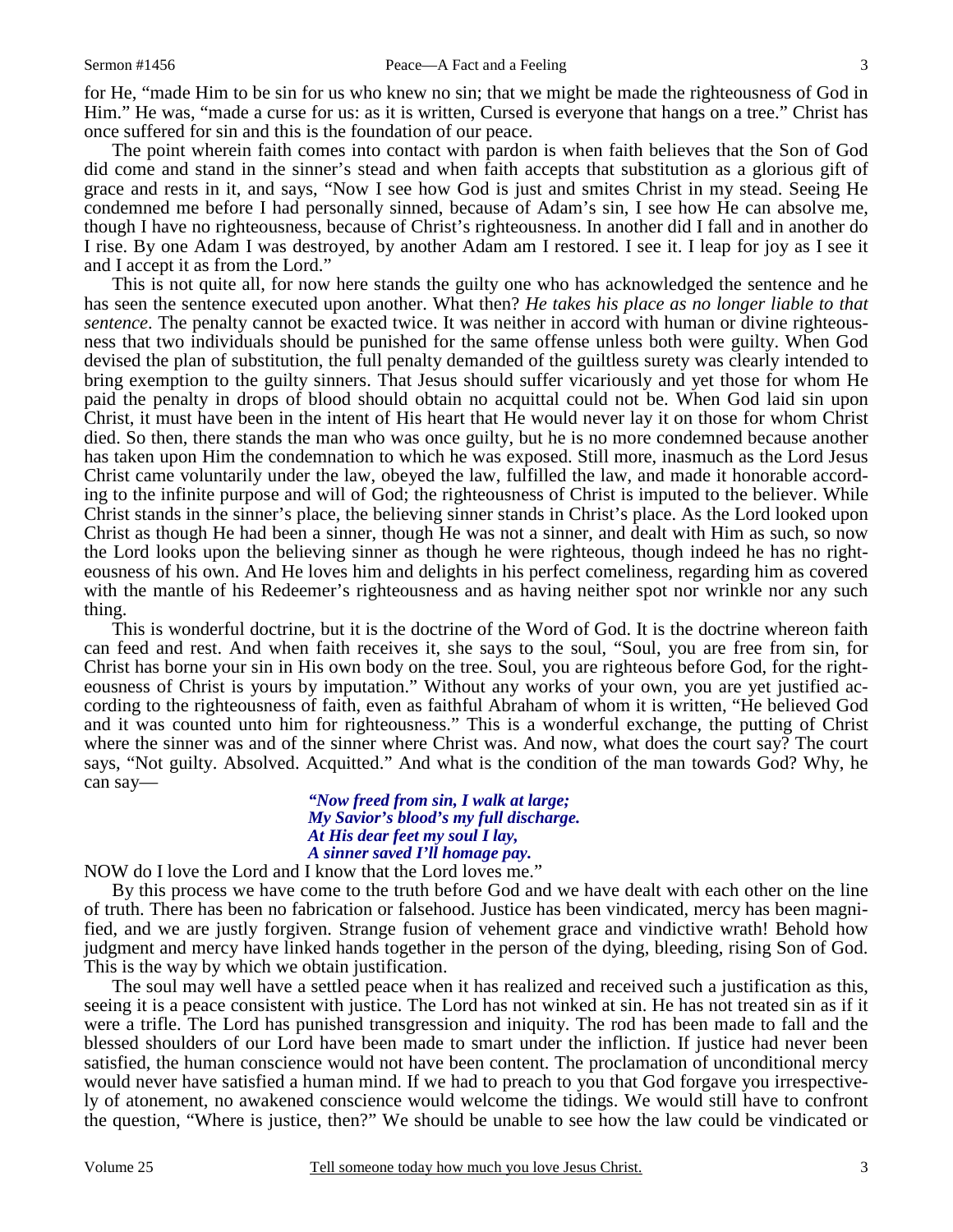the moral government of God maintained. We are quite at rest when we see that there is as much justice as there is mercy in the forgiveness of a believing soul and that God is as glorious in holiness when He passes by sin as He would have been if He had cast the whole race into the abyss of unfathomable woe.

 Nor need there be any morbid apprehension as to whether all the evidence that could be produced against us at our trial has been brought forward. Nobody can come in and say "Though you have been exonerated upon a partial trial, upon a more searching investigation your guilt could have been proven." We can reply, "But it was proven." There was the best of evidence to prove it, for we confessed it. There was no other evidence needed and nothing further could have been brought since we pleaded guilty to every charge. If you bring any further accusation, we can only say that we pleaded guilty without reserve. It was all in the indictment—we did not attempt, for a moment, to cloak or conceal any guilt we had incurred. We confessed it all before the Lord and admitted to it—but since the Lord Jesus Christ took it all, there is no cause for reopening the proceedings. There cannot be a second trial through a writ of error—the case is thoroughly disposed of—the prisoner has pleaded guilty to the capital charge and has borne the utmost penalty of the law by his Substitute, which penalty God Himself has accepted. His acquittal is such as he can rest upon with implicit reliance.

 Moreover we know that, being justified, we are now at peace with God because there cannot be any more demands made against us. All that was against us, Christ took away. "The blood of Jesus Christ His Son cleanses us from all sin." The death of our great Redeemer has abounding merit in it, seeing that He was the Son of God. All the transgressions and iniquities that could ever be raked up against us were all laid to His charge and His atonement, by one offering, has put an end to them all. We are not afraid, therefore, that anything fresh will be raised against us.

 Again, our acquittal is certified beyond all questions and the certificate is always producible. Somebody might say to a prisoner, "How do you know that you were acquitted?" He cannot produce any writing. On the record of the court it stands, and yet perhaps he has no means of access to the court record. But beloved, you and I have a writ of acquittal which is always visible. Faith can see it tonight. "What is that?" you ask. It is the risen Christ, for Jesus Christ, "died for our sins and rose again for our justification." You all know how that was. He was cast into the prison of the grave until it had been certified that our liabilities were fully discharged and—

## *"If Jesus never had paid the debt He never had been at freedom set."*

He was our hostage and His body was held in imprisonment till it was certified that there was no further claim against any one of His people. That done, He rose again from the dead for our justification. He is at the Father's right hand and He could not be there if any of our iniquity remained on Him. He took our sins but He has our sins no longer, for on the cross He discharged and annihilated them all so that they ceased to be—and He has gone into glory as the representative and the Substitute of His people, cleared from their imputed liabilities—clean delivered from anything that could be brought against Him on their account. So long as we see the Lord Jesus sitting on the throne of glory, we may boldly ask, "Who is he that condemns? Christ has died, yes rather, has risen again, who is even at the right hand of God, who also makes intercession for us." We know our justification to be forever complete and beyond challenge, for Jesus keeps the place of acceptance for us.

 And lastly, on this point, it was a justification from the very highest court. You know how it is in law—a matter may be decided in your favor, but there is an appeal to a higher court—and such are the glorious uncertainties of law that a sentence which has been confirmed in several courts may, after all, be reversed when it comes before the highest authorities. But you and I pleaded guilty *before God*. There is no higher authority than that of God Himself. When Jesus stood in our stead, *we* did not put Him there—nor did He put Himself there—it was the act and deed of the eternal Father. Is it not written—"The Lord has laid on Him the iniquity of us all"? It is not only true as a matter of personal faith that—

## *"I lay my sins on Jesus,"*

but as a matter of fact of a far earlier date the Lord laid them on Him. There is no higher authority than the Lord's and therefore do we cry, "It is God that justifies, who is he that condemns?" We have been taken into the highest court of all and there we have been cleared through Jesus' blood—have we not cause to be fully at peace with God—"being justified by faith"? Precious doctrine! Oh, to rest in it with a childlike confidence from now on and for evermore!

4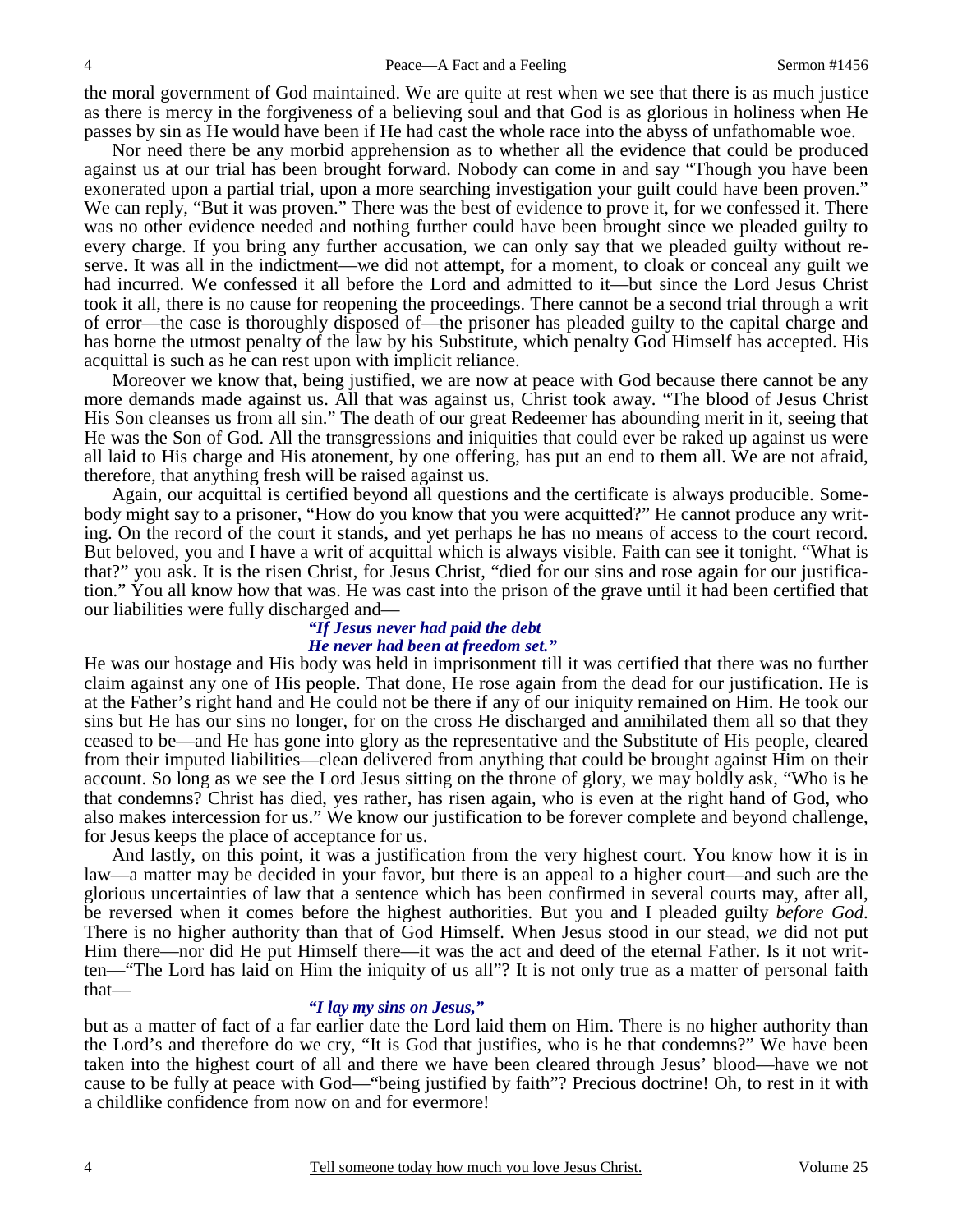**II.** I now come to the second part of the subject, which is this. Faith brings us into the state of peace which I have explained and afterwards FAITH GIVES US THE SENSE OF PEACE. "Therefore being justified by faith, we have peace with God."

 Will you please notice that the sense of peace follows upon the state of peace. We do not get peace before we are justified; neither is peace a means of justification; no, brethren, we are first justified. "While we were yet without strength, in due time Christ died for the ungodly." God justifies the ungodly. We have no peace till that is done. There may seem to be peace, but it is a horrible peace—the peace of death and of daring presumption. It is the peace when a man says, "Peace, peace," when there is no peace and talks about rest when he has a conscience seared as with a hot iron—and a mind drugged with presumption so that he sleeps that awful sleep which is the presage of waking up in hell. From such peace may God deliver us! But real peace—the peace of God—and peace with God must spring out of our being justified in the way which I have been trying to describe. The man who is justified according to the text has, at this moment, a sense of peace with God, but this is only true of those who are justified by faith.

 Here I want you to observe—for every word is instructive—that we have peace with God, "through Jesus Christ our Lord." Many children of God lose their peace, in a measure, and part of the reason of it is because they begin to deal with God absolutely. None of us will ever experience true peace with God except through Jesus Christ. I like that strong expression of Luther, bald and bare as it is, when in commenting on the Epistle to the Galatians, he says, "I will have nothing to do with an absolute God." If you have anything to do with God absolutely, you will be destroyed. There cannot be any point of contact between absolute deity and fallen humanity except through Jesus Christ, the appointed Mediator. That is God's door—all else is a wall of fire. You can, by Christ, approach the Lord, but this is the only bridge across the gulf.

 Whenever you, dear soul, begin to deal with God according to your own experience, according to your own frames and feelings, or even according to the exercises of your own faith—unless that faith keeps its eye on Christ—you will lose your peace. Stand out of Christ and what a wretched creature you are! Have you attempted to approach the eternal King without His chosen Ambassador? How presumptuous is your attempt! The throne of divine sovereignty is terrible apart from the redeeming blood. Peace with God must come to us by the way of the cross. Through our Lord Jesus Christ we gain it and through Him we keep it.

 There are some among you who, I trust, are really believers in Christ who are constantly prone to fret and say, "I have no lasting peace. I am a believer in Jesus and I have a measure of peace at times, but I do not enjoy fullness of peace." Well, now, we must look at this a little and the more closely we inspect it, the more convinced we shall be that peace is the right of every believer. What is there now between him and God? Sin is forgiven. What is more, righteousness is imputed. He is the object of eternal love. He is more than that—he is the object of divine pleasure. God sees him in His Son and loves him. Why should he not be at peace? "Let not your heart be troubled; you believe in God," said Jesus, "believe also in Me." Christian, there is no ground of quarrel between you and your heavenly Father. God, for Christ's sake, has forgiven you. To you the Lord virtually says, "Come now and let us reason together, though your sins are as scarlet, I have made them as wool. Though they are red like crimson, I have already made them as snow." When He says, "They shall be," He is speaking to the sinner, but to you they *are* so. You are justified. Why have you not peace, then? You have a claim to it and you ought to enjoy it. What is the reason why you do not possess it? I will tell you. It is your unbelief. You are justified by faith, remember. And it is by faith that you obtain peace with God—when you are doubting and fearing instead of simply believing—when you are questioning and grumbling—then it is that you lose your peace. But in proportion as your faith stands, so will your peace with God abide.

 I feel certain that the text tells us that every justified man has peace with God—and if so, why is it that I hear poor souls crying, "I believe, but I do not enjoy peace"? I think I can tell you why it is. You make a mistake as to what this peace is. You say, "I am so dreadfully tempted. Sometimes I am drawn this way and sometimes the other and the devil never lets me alone." Listen. Did you ever read in the Bible that you were to have peace with the devil? Look at the text—"Therefore being justified by faith, we have peace *with God."* That is a very different thing from having peace with Satan. If the devil were to let you alone and never tempt you, I should begin to think that you belonged to him for he is kind to his own in his own way for a while. He has a way of whispering soft things into their ears and then with dulcet notes and siren songs he lures them to eternal destruction. But he worries with a malicious joy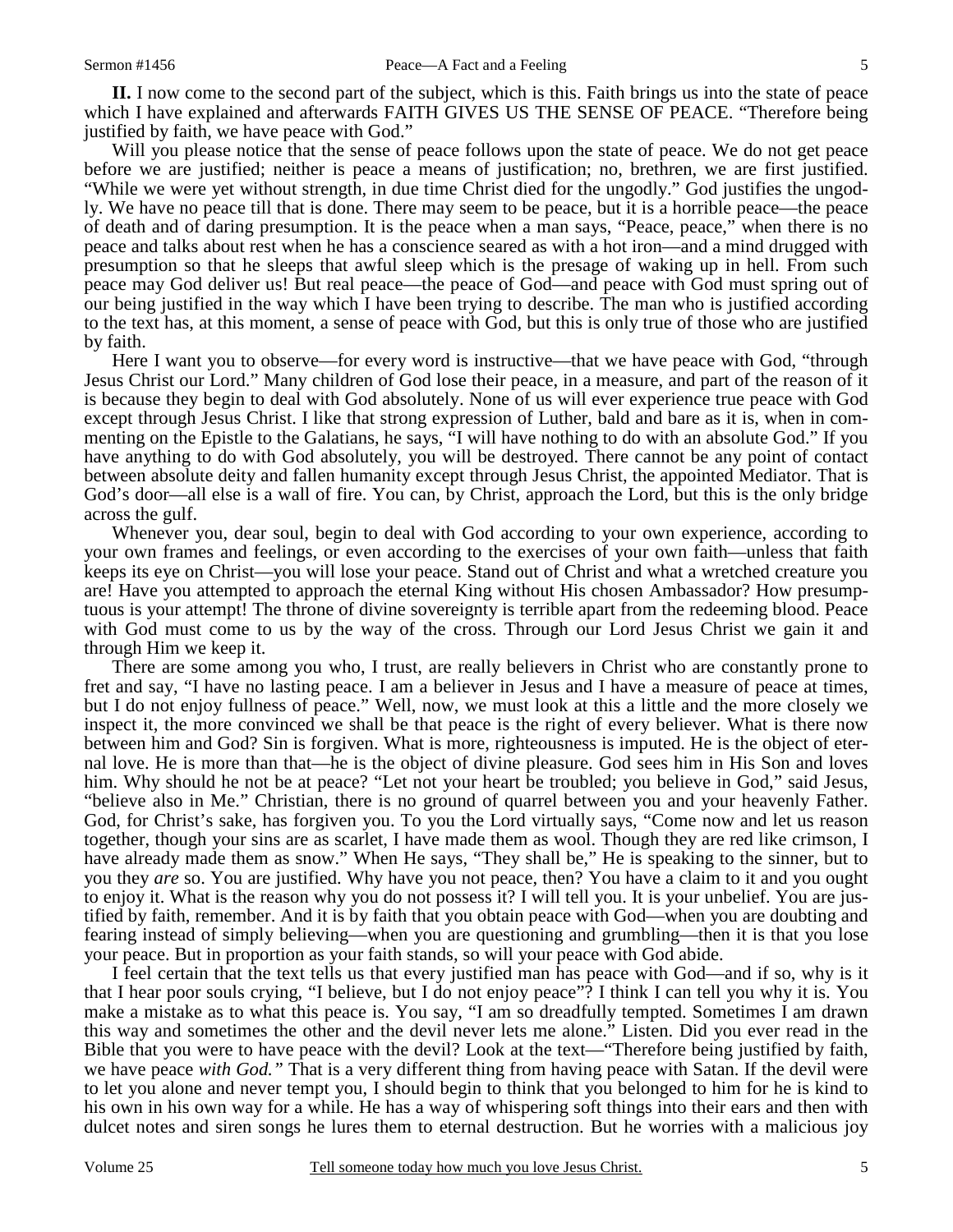those whom he cannot destroy, for in their case he has great wrath, knowing that his time is short. He expects to see you soon in heaven, out of gunshot of him and so he makes the best of his opportunities to try, if he can, to distress and injure you while you are here. You will soon be so far above him that you will not be able to hear the hell-dog bark and so he snaps at you now to see if he can hurt you, as once he did your Master when he wounded His heel. You never had a promise of being at peace with the prince of darkness, but there is another promise which is far better. It is this—"The Lord shall bruise Satan under your feet shortly." A bruise it shall be when we have him under our feet—we will triumph like our Master in the breaking of his head. Till then, depend upon it, the enmity between the seed of the serpent and the seed of the woman will continue and there will be no truce to the war.

 Do I hear another tried one saying, "Alas, it is not the devil, it is myself that I fear. I feel the flesh revolting and rebelling. Lusts that I thought were slain have a terrible resurrection. When I would do good, evil is present with me. Sin assails me with all awful power by reason of the weakness of my spirit and the strength of my flesh, and I cry, 'O wretched man that I am!'" Listen again. Did the Lord ever promise that you should have peace with the flesh? Oh no, the moment you were converted there began a battle between the flesh and the spirit—and that battle will last till that flesh of yours shall lie low in the dust from where it came and your spirit, delivered from its bondage, shall ascend to God. You must not suppose that as long as you are in this body, the flesh will help you. Ah no, you will cry with Paul, "O wretched man that I am, who shall deliver me from the body of this death?" You are harassed and hampered by the rising corruption of your nature and it will still rise. Your brethren will still say of you, "What will you see in the Shulamite? As it was the company of two armies." The flesh is striving against the spirit and the spirit against the flesh—and though the lion shall one day lie down with the lamb, the flesh will never agree with the spirit. As the Lord has war with Amalek forever and ever, so there is war between the spirit and the flesh so long as the two are in the same man. There is no promise of peace with the flesh, then, but we have peace with God.

 "Ah," says another, "I have little peace, for I am surrounded by those that vex me. When I serve the Lord they malign and misrepresent me with scoff and slander. They take up an evil report against me. Woe is me that I sojourn in Mesech that I dwell in the tents of Kedar. My soul is among lions, even among them that are set on the fire of hell. They give me no rest." Yes, but I smile as I think of it. Did you ever dream of having peace with the wicked? Peace with such as turn aside to their crooked ways? Peace with the workers of iniquity? Vain thought! Peace in this world where your Lord was crucified? Peace with those that hate you for His sake? Why, did He not say to you at the first, "If the world hates you, you know that it hated Me before it hated you. If you were of the world, the world would love his own: but because you are not of the world, but I have chosen you out of the world, therefore the world hates you." What! Do you expect to wear a crown of gold where Jesus wore a crown of thorns? The confessors and martyrs of ancient times never reckoned upon peace with the world. Nor did the apostle Paul, for he said, "The world is crucified to me, and I unto the world." You have no promise of the world's love, but you have a promise of this sort, "These things have I spoken unto you, that in Me you might have peace. In the world you shall have tribulation: but be of good cheer; I have overcome the world." "And this is the victory which overcomes the world, even our faith." I pray you, then, do not misconstrue the text. It does not say that you shall either have peace with the devil, or peace with the flesh, or peace with the world—but it does say that you have peace with God, which is infinitely better.

 "Still," says one, "I find that I sin every day and I hate myself for sinning. I cannot get to my bed at night but I feel grieved in my soul that I am not more like Christ and that I cannot grow in grace as I desire. I do not seem to make the advance in the divine life that I hoped I would and I am full of sin. Whatever I do is stained with defilement. Wherever I go, I seem to fall one way or another into something that wounds my conscience and hurts me." Yes and the Lord never said that you should have peace with sin. I am delighted to find that sin stings you and that you hate it—the more hatred of sin the better. A sin-hating soul is a God-loving soul. If sin never distresses you, then God has never favored you. Unless you hate sin, you do not love holiness, and if you hate sin, you cannot have any peace with it. You will never be satisfied till you are perfect—and when will you be perfect? Why, when you wake up in your Lord's likeness. That will be the hour of your perfection, but till then sin will vex you. Then shall you have no Canaanite to harass you and there shall be war with Amalek no more, when the last enemy is slain, when sin is extirpated, and you shall be near and like your God. You have no promise of peace with sin, nor need you wish for one, for you have peace with God.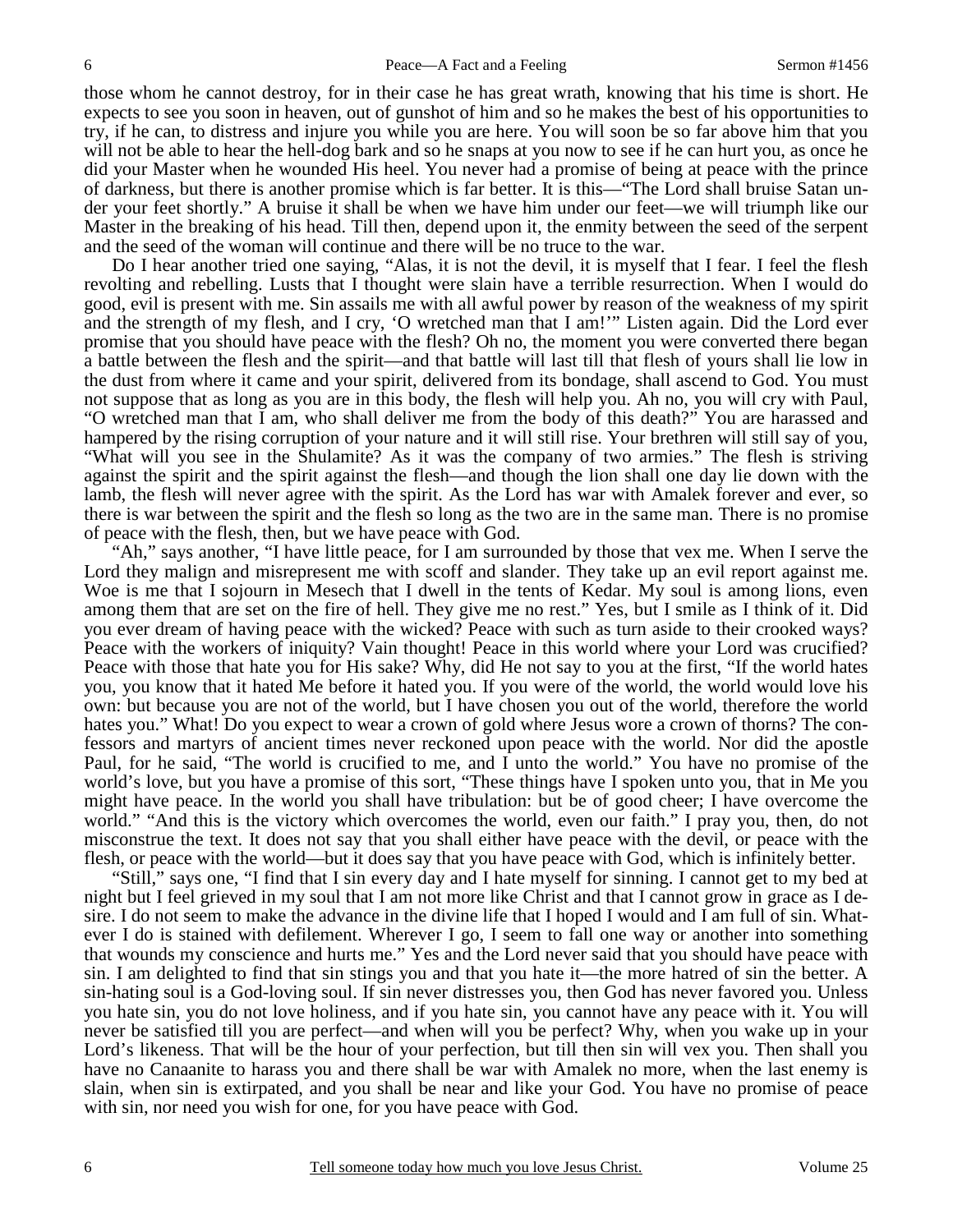To come back again to what is promised and indeed to what is not only promised but really bestowed and communicated to us—"Being justified by faith, *we have peace with God*."

Most assuredly we do enjoy peace with God in this respect—*that we know He loves u*s. He would not have given His Son to die for us if He had not. He would not have devised this matchless plan of justification if He had not loved us. Moreover, we feel a fervent love to Him in return. We do not love Him as we wish to do, nor as we hope to do, but we do love Him for all that. We can say, "Lord, You know all things; You know that I love You."—

#### *"Yes, I love You and adore, Oh for grace to love You more."*

Of the excellence and virtue of this peace we have daily, hourly proof, for *we are now not afraid to go to our covenant God* for all necessary things and to seek His face for help in time of trouble. Why, to some of us this resorting to God has become so habitual that we speak with Him every hour of the day. Nothing happens but we fly to Him for counsel or for succor. We no longer ask leave to do so, for He has given to us the private key and the perpetual permit of access. We have not always such settled peace with our fellow creatures, for at times we so much lack of confidence in them that we could not divulge to them our troubles—but we have peace with God. We have such an amity that we can always have recourse to Him, assured of His sympathy and His readiness to come to our relief in every time of need. Our habit of prayer proves that we have peace with God—we would not think of praying to Him if we believed that He was our adversary or if we doubted His good-will. If we felt any enmity in our hearts to Him we should not go to Him as we do, with a childlike hope in time of distress.

 This peace with God makes us *delight in Him*. I am sure that every soul here that has been justified by faith delights in God. You do not always feel Him equally near, but when He is near it is the joy of your spirit. What are the best and happiest moments you ever know? Are they not those in which you have communion with God? What days can you reflect upon with the greatest satisfaction and ardently wish to have repeated? Are they not those in which His majesty and mercy have been so revealed to your spirit that with mingled awe and sweetness you have realized intensely His power and His presence! Oh, what a good God He is! Bad as we are, how good He is. Now, take care that you indulge this delight often. If you delight in anything else, you will be an idolater. And remember, He has said, "Delight yourself in the Lord and He will give you the desire of your heart." You cannot be too delighted with your God. Is He not perfection itself? Are we not, in all respects, rejoiced to have such a God? We would not have one attribute changed nor one appointment of His sovereign will in the least degree moved from its order. Let Him be as He is and do as He pleases and our souls shall delight in Him. "Yes, though He slay me, yet will I trust in Him." Now, when you can delight in God, though you cannot delight in yourself, it shows that you have peace with Him and are justified.

 Then, brethren, this peace also shows itself in our *acquiescing in all that He does in His rough providence*s. You know that a hypocrite is like a strange dog that will follow a man as long as he casts him a bone or a bit of meat. But a true believer is like a man's own dog that will follow him when he gives him nothing and even when he deals him a cuff or a blow. A true believer says, "Shall I receive good from the hand of the Lord and shall I not also receive evil? If He chastens me, I would sooner be chastened by my Father than I would be caressed by Satan." It would be better to smart till one were black and blue under the rod of God, than to be set upon a high throne by the world or the devil. When he offers you the kingdoms of this world, be sure that you say to the foul fiend, "Get you behind me." But when the Lord hands you the bitter cup, be sure to say, "Your will be done," and take it cheerfully at His hands. If we feel an agreement with our Lord's will, it shows that we are at peace with Him.

 One more evidence of being at peace with God is when you can, *with confidence, look forward to the time of your departure out of this world* and say, "I can die, if You, O Lord, are with me." When you can fall in with the words of the hymn we were singing just now—

*"Bold shall I stand in that great day, For who anything to my charge shall lay? While through Your blood absolved I am, From sin's tremendous curse and shame?"* 

We are not afraid of the Day of Judgment because we have peace with God and therefore we are not afraid to die.

 There is concord and harmony between the righteous God and His redeemed people and fear is banished. He has given us His Spirit to dwell in our hearts and now we desire that each rising wish may be prompted by His will. Our mind is agreed with the mind of God. He wishes us to be holy and we wish to